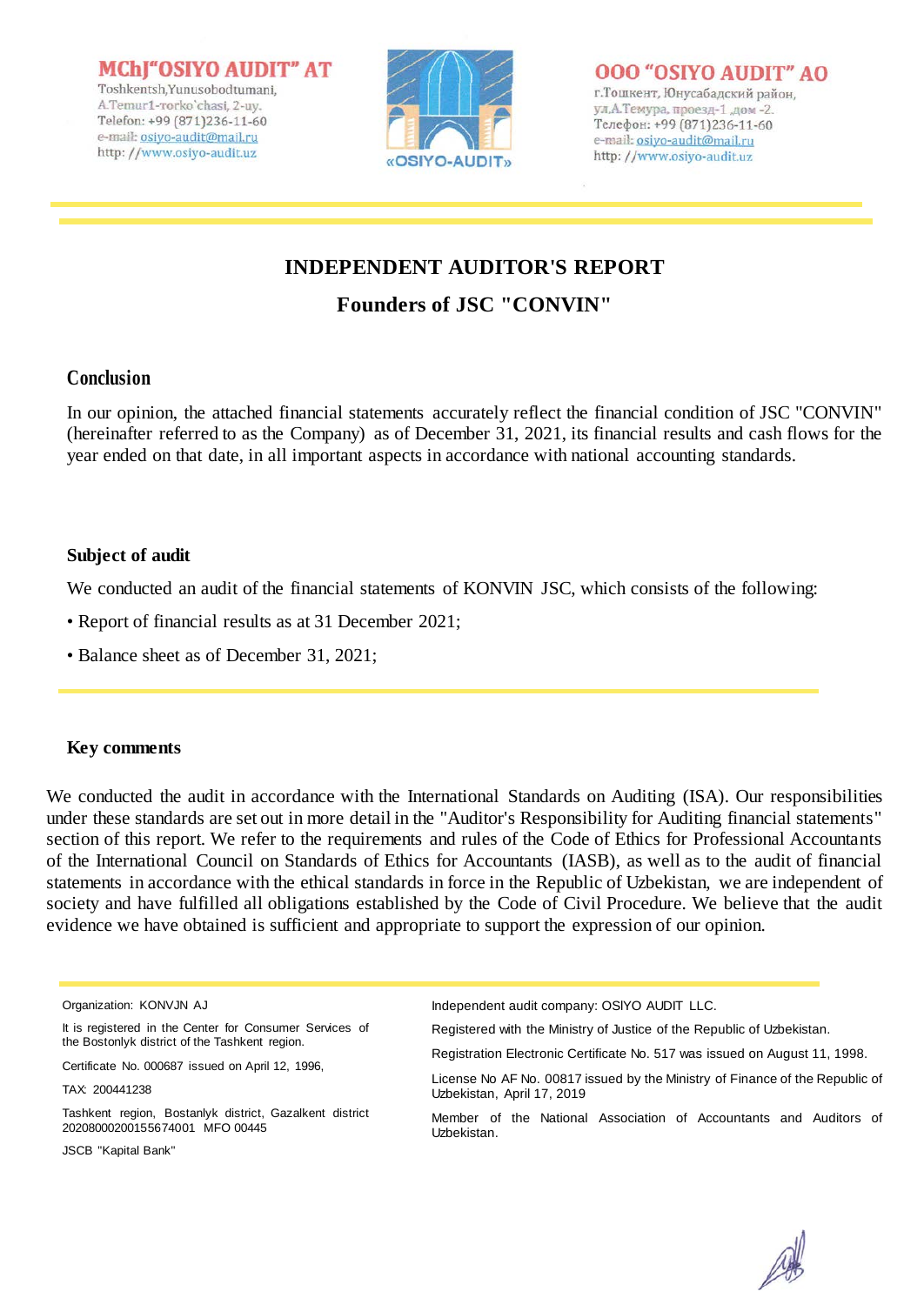#### **Responsibility of management and corporate governance for financial statements**

The Company's management is responsible for the internal control system that it deems necessary for the preparation and completion of financial statements in accordance with IFRS, as well as for the prevention of the preparation of financial statements that are seriously distorted due to fraud or errors.

When preparing financial statements, management is responsible for assessing the Company's ability to continue its activities in the foreseeable future, disclosing information regarding business continuity, and compiling business continuity reports in the event of its termination or other circumstances.

Persons responsible for corporate governance are responsible for overseeing the preparation of the financial statements of the enterprise.

#### **Responsibility of the auditor for the audit of financial statements**

Our goal is to reasonably ensure that the financial statements do not contain serious misstatement due to fraud and errors, and to reflect the auditor's opinion in the auditor's report. Reasonable confidence determines a high level of confidence, but an audit conducted in accordance with the AXS is not an absolute guarantee of detecting existing serious errors. Breaches can occur as a result of fraud or error, and it is a serious error that these misstatements, individually or collectively, may affect the economic decisions of users of financial statements.

As part of the audit in accordance with the International Standards on Auditing, we apply professional judgment throughout the audit and apply professional skepticism. In addition, we do the following:

• Identify and assess the risk of material misstatement of financial statements due to fraud or errors, develop and perform audit procedures in response to these risks, and obtain audit evidence that serves as the basis for the auditor's report. The risk of failure to detect material breaches as a result of fraud is higher than the risk of failure to detect material breaches due to error, as the fraudster may have committed fraud, fraudulent misrepresentation, misinformation or circumvention of internal control;

• The auditor checks the existing internal control system regarding the preparation and reliability of the entity's financial statements not to express an opinion on the effectiveness of the entity's internal control system, but to develop appropriate audit procedures;

ООО АК "OSIYO AUDIT" license АF .№ 00817 tax: 202629997